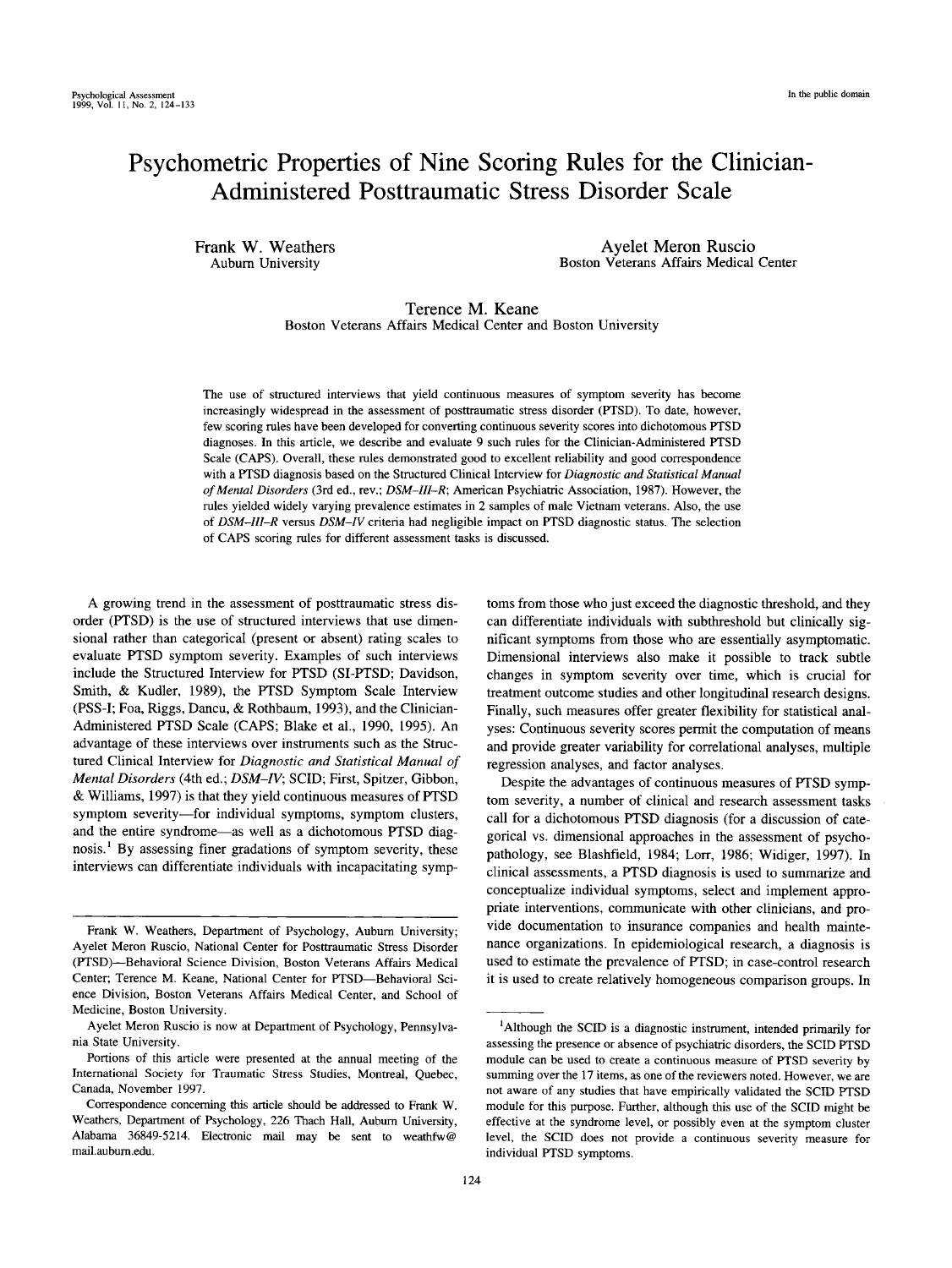these and similar applications, there is a need to designate individuals as either PTSD positive (case) or PTSD negative (noncase or control). Therefore, when dimensional interviews are used in these contexts, the continuous severity scores they yield must be converted into a dichotomous diagnosis. On the CAPS, the complexity of this conversion is compounded by the fact that PTSD symptoms are rated on two separate dimensions of symptom severity: frequency and intensity.

A key question largely ignored by clinical investigators is how best to accomplish the necessary conversion from continuous scores to a dichotomous diagnosis. One approach is to dichotomize severity scores at the item level, creating a present or absent rating for each PTSD symptom, then follow the *DSM-IV* diagnostic algorithm (one reexperiencing symptom, three avoidance and numbing symptoms, and two hyperarousal symptoms) to obtain a diagnosis. A second approach is to sum across all items to obtain a total severity score, then select a cutoff score indicative of a PTSD diagnosis. With either approach, the use of different scoring rules results in classifying different groups of individuals as having PTSD. This can lead to widely varying prevalence estimates and can also affect conclusions about the phenomenology of PTSD, because those identified as PTSD positive by different scoring rules may differ substantively in their clinical presentation.

For example, Blanchard et al. (1995) evaluated three scoring rules for the CAPS and found that prevalence estimates ranged from 27% for the most stringent rule to 44% for the most lenient. They also found that participants who met PTSD criteria according to the most stringent scoring rule reported greater subjective distress and functional impairment than those who met criteria by a more lenient rule. This suggests that those identified as PTSD positive by one scoring rule may differ in important ways from those identified as PTSD positive by a different rule.

A second consideration for dichotomizing continuous scores is that scoring rules may be derived either rationally or empirically. Rationally derived rules are based on expert judgment about what makes sense to use, and thus they require clinical experience and inspection of the rating-scale anchors. Empirically derived rules are based on a statistical correspondence of PTSD symptom severity scores with some well-established criterion. To date, investigators who have developed dimensional interviews typically have generated and evaluated a single rationally derived cutoff for individual items, in some cases adding a single empirically derived cutoff for total severity. For example, for the SI-PTSD, which uses a 5-point rating scale ( $0 = absent$ ,  $1 = mild$ ,  $2 = moderate$ ,  $3 =$ *severe,* and 4 = *extremely severe),* Davidson et al. (1989) proposed that a PTSD symptom be considered present when an item is rated as 2 *(moderate)* or higher. In addition, they proposed a cutoff in the range of  $16-18$ -for the 13-item *DSM-III* version of the scale-for converting the total severity score into a PTSD diagnosis.

Similarly, for the PSS-I, which uses a 4-point scale for individual items ( $0 = not$  *at all,*  $1 = a$  *little bit,*  $2 = somewhat$ , and  $3 =$ *very much),* Foa et al. (1993) proposed a cutoff of I *(a little bit)* or higher for individual items. They did not identify an optimal cutoff for total severity. On the CAPS, the frequency and intensity of each PTSD symptom are rated on separate 5-point scales ranging from 0 to 4. Blake et al. (1990) proposed that a symptom be considered present when an item is rated with a frequency of I *(once a month)* or higher and an intensity of 2 *(moderate)* or higher. Weathers et al. (1998) identified a total severity score of 65 as optimal for predicting a PTSD diagnosis.

These scoring rules seem reasonable and appear to perform well psychometrically, although more cross-validation is needed to determine their stability and generalizability across different trauma populations and settings. Nonetheless, because dimensional interviews provide much greater flexibility in quantifying PTSD symptom severity, numerous alternative rules could be developed, some of which might prove to have more robust psychometric properties than the original rules. Therefore, it is crucial to develop multiple scoring rules for a given instrument and compare their utility for different assessment tasks.

Kraemer (1992) identified three types of tests, each of which is optimal for a different assessment task. Optimally sensitive tests, which minimize false negatives, are best for screening. Optimally specific tests, which minimize false positives, are best for confirming a diagnosis. Optimally efficient tests, which minimize overall number of diagnostic errors, giving equal weight to false positives and false negatives, are best for differential diagnosis. To date, research on dimensional PTSD interviews has focused almost exclusively on optimally efficient tests and differential diagnosis. However, screening for PTSD and confirming a PTSD diagnosis are also valuable assessment tasks and deserve greater attention. It is unlikely that a single scoring rule for a dimensional measure would be optimal for all three assessment tasks, which means that multiple scoring rules are needed to serve a variety of functions.

Our primary purpose in this article was to describe nine different scoring rules for the CAPS and investigate their reliability, their utility for the three different assessment tasks, and their estimated prevalence of PTSD. We also sought to explore the impact of using *DSM-III-R* versus *DSM-IV* diagnostic criteria for PTSD. This is important for two reasons. First, the field is still in transition from *DSM-III-R* to *DSM-IV,* and although the *DSM-IV* revisions of the PTSD criteria were relatively minor, and thus could be expected to have little impact on diagnostic decision making, there is little empirical evidence bearing on their equivalence to the *DSM-III-R*  criteria. Second, because data collection for this study extended over a 6-year period that included the transition to *DSM-IV,* some participants were assessed using *DSM-III-R* criteria and others were assessed using *DSM-IV* criteria. We wanted to use *DSM-IV*  criteria for all participants if this could be justified empirically.

#### Method

#### *Participants*

Participants included five samples of male Vietnam theater veterans evaluated at the National Center for PTSD at the Boston Veterans Affairs Medical Center. Table 1 presents demographic information for all participants? Sample I consisted of 123 veterans recruited for a research project on the psychometric properties of the CAPS (Weathers et aI., 1998). As described in Weathers et al. (1998), all participants in Sample I were first administered the Structured Clinical Interview for *DSM-III-R* (SCID;

<sup>&</sup>lt;sup>2</sup> In addition to Weathers et al. (1998), portions of the data from the participants in Sample I were included in Herman, Weathers, Litz, and Keane (1996), Orsillo et al. (1996), Weathers et al. (1996), and Litz et al. (1997). Portions of the data from the participants in Sample 5 were included in D. W. King, Leskin, King, and Weathers (1998).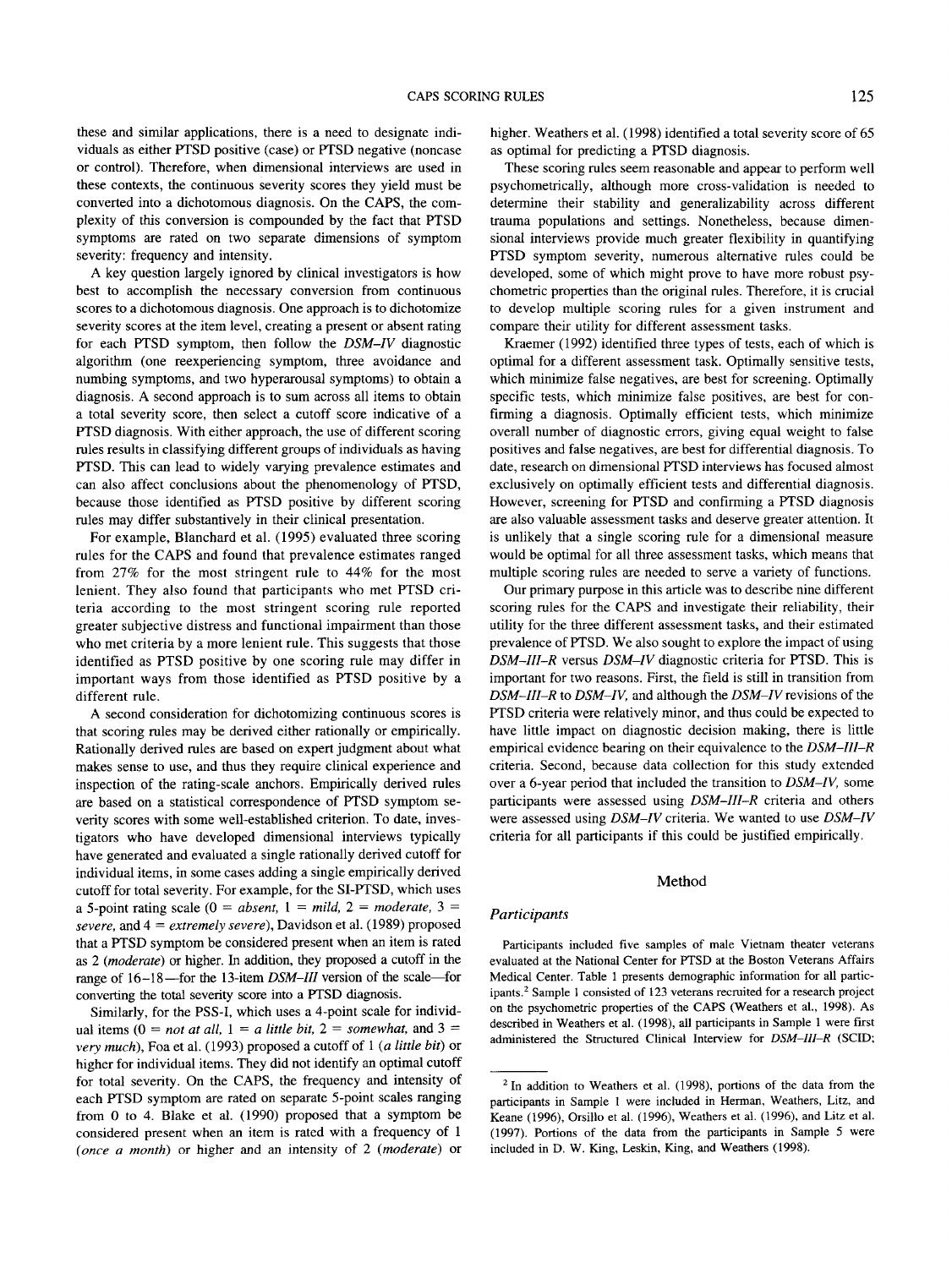|                                                 |             |                            | Sample          |                 |                  |
|-------------------------------------------------|-------------|----------------------------|-----------------|-----------------|------------------|
| Variable                                        | $(n = 123)$ | $\mathbf{2}$<br>$(n = 24)$ | 3<br>$(n = 53)$ | 4<br>$(n = 67)$ | 5<br>$(n = 571)$ |
| Age (years)                                     |             |                            |                 |                 |                  |
| M                                               | 43.74       | 50.71                      | 49.51           | 50.98           | 47.33            |
| <b>SD</b>                                       | 2.69        | 4.78                       | 5.57            | 4.59            | 8.82             |
| Ethnicity (%)                                   |             |                            |                 |                 |                  |
| Caucasian                                       | 74.4        | 75.0                       | 84.9            | 84.1            | 82.6             |
| <b>Black</b>                                    | 0.8         | 20.8                       | 9.4             | 11.0            | 12.3             |
| Hispanic                                        | 0.0         | 0.0                        | 0.0             | 0.0             | 2.5              |
| Native American/Alaskan                         | 23.1        | 4.2                        | 1.9             | 2.4             | 1.8              |
| Other                                           | 1.7         | 0.0                        | 3.8             | 2.4             | 0.8              |
| Military branch $(\%)^a$                        |             |                            |                 |                 |                  |
| Army                                            | 48.4        | 37.5                       | 47.2            | 58.5            | 54.6             |
| Marines                                         | 29.5        | 16.7                       | 26.4            | 25.6            | 29.6             |
| Navy                                            | 13.9        | 16.7                       | 13.2            | 13.4            | 10.7             |
| Air Force                                       | 7.4         | 29.2                       | 13.2            | 7.3             | 7.5              |
| Other                                           | 0.8         | 0.0                        | 0.0             | 1.2             | 1.8              |
| Employment, any current $(\%)$<br>Education (%) | 37.4        | 43.5                       | 48.1            | 58.5            | 43.2             |
| $\leq$ High school diploma                      | 10.7        | 4.2                        | 1.9             | 13.4            | 11.5             |
| High school diploma/GED                         | 24.8        | 4.1                        | 13.2            | 9.0             | 18.7             |
| Some college/vocational                         | 49.6        | 50.0                       | 84.9            | 43.3            | 54.9             |
| BA/BS or more                                   | 14.9        | 41.7                       | 0.0             | 34.3            | 14.9             |
| Marital status (%)                              |             |                            |                 |                 |                  |
| Single (never married)                          | 26.2        | 20.8                       | 18.9            | 11.0            | 17.9             |
| Married/live with partner                       | 28.7        | 45.8                       | 54.7            | 59.8            | 48.4             |
| Separated/divorced                              | 41.8        | 33.3                       | 26.4            | 29.3            | 32.1             |
| Widowed/other                                   | 3.3         | 0.0                        | 0.0             | 0.0             | 1.6              |

Table 1 *Demographic Characteristics of the Five Samples* 

*Note.* GED = Graduate Equivalency Diploma.

a Percentages summing to over 100% reflect service in multiple military branches by several individuals.

Spitzer, Williams, Gibbon, & First, 1990) PTSD module, followed by the CAPS 2 to 3 days later, by independent clinicians. In addition, the first 60 participants in Sample I were administered a second CAPS, 2 to 3 days after the first one, by a third clinician. Sample 2 consisted of 24 veterans recruited for a research project on information processing in PTSD. All participants in Sample 2 were administered the CAPS twice, 2 to 3 days apart, by independent clinicians. For both Sample 1 and Sample 2, all raters were unaware of all other diagnostic information. For the dual administrations of the CAPS in Samples I and 2, a balanced incomplete blocks design with three raters was used. Two of the three raters independently interviewed each participant. All rater pairs interviewed the same number of participants, and rater order was counterbalanced.

Sample 3 consisted of 53 veterans and Sample 4 consisted of 67 veterans, all of whom were recruited for research projects on various aspects of the assessment of trauma and PTSD. Sample 5 consisted of 571 veterans seen for clinical services at the National Center between 1990 and 1996. For some analyses, we created a combined research sample, comprising Samples I, 3, and 4, with a total sample of 243. We chose not to include the 24 participants from Sample 2 in the combined sample because they were recruited through a case-control rather than a naturalistic sampling scheme. Across all five samples, participants were primarily Caucasian (74-85%), primarily veterans of the Army (38-58%) and Marines (17-30%), and had at least some college education (64-92%). Mean age ranged from approximately 44 to 51 years. This range was influenced by the fact that the data were collected over a period of 6 years.

#### *Measures*

All participants in Sample I were administered the *DSM-IlI-R* versions of the CAPS and SCID PTSD module. In addition, all participants in Sample 3 and 507 of 571 participants (89%) of Sample 5 were administered the *DSM-IlI-R* version of the CAPS. All other participants were administered the *DSM-IV* version of the CAPS. The rating-scale anchors for the two versions of the CAPS are identical, which allowed us to combine participants who were administered different versions. It also allowed us to create PTSD diagnoses based on *DSM-IIl-R* and *DSM-IV*  criteria for all participants, regardless of which version they were administered.

In order to do so, we had to consider three main changes in the PTSD criteria for *DSM-IV.* First, physiological reactivity was moved from the hyperarousal symptom cluster (Criterion D) to the reexperiencing cluster (Criterion B). Second, the definition of a traumatic event (Criterion A) was elaborated into a two-part definition, with A. I requiring that the event involve life threat, serious injury, or threat to physical integrity, and A.2 requiring that the person experience intense fear, helplessness, or horror. Third, Criterion F, requiring clinically significant distress or functional impairment, was added.

In the present study, only one of these changes, moving physiological reactivity from Criterion D to Criterion B, was relevant, and thus we determined *DSM-IIl-R* versus *DSM-IV* diagnoses only this basis. The other two differences were essentially moot in the combat veterans we evaluated. First, regarding Criterion A, all participants had documented war-zone exposure in the Vietnam theater, and most had extensive exposure, having completed at least one 12- or 13-month tour of duty. Further, all those diagnosed with PTSD, even by the most lenient scoring rule, and most of those classified as non-PTSD, reported at least one specific event that would unequivocally satisfy Criterion A in either *DSM-IlI-R* or *DSM-IV.* Second, all veterans diagnosed with PTSD, as well as many of those classified as non-PTSD, reported significant distress or impairment (often both) associated with their symptoms, and therefore met Criterion F.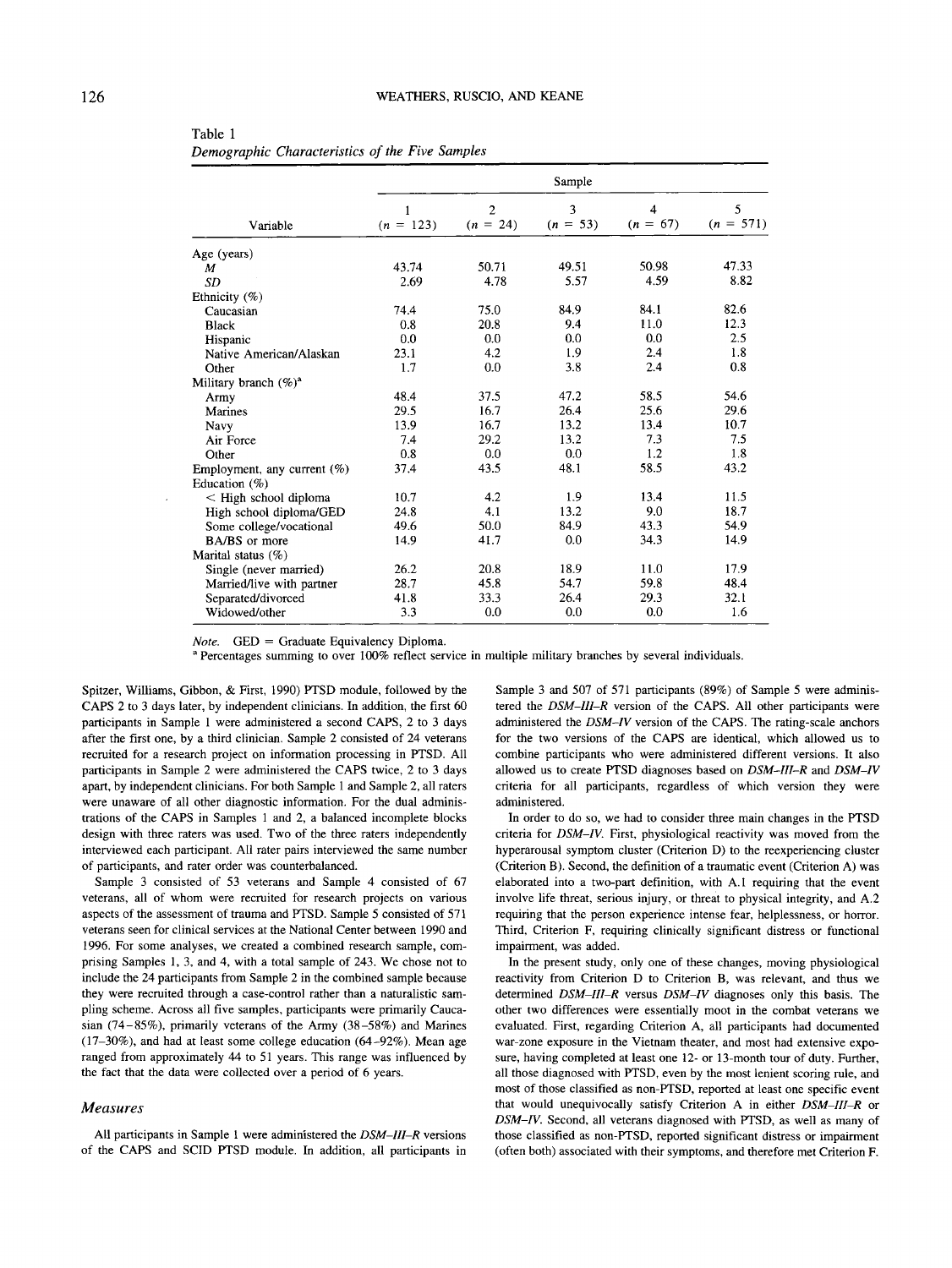In both versions of the CAPS, information about distress and impairment is obtained from the intensity ratings for individual symptoms. In addition, both versions contain separate items explicitly assessing social and occupational impairment, although only the *DSM-IV* version contains an item explicitly assessing subjective distress.

In addition to the CAPS, participants also completed a battery of self-report measures that varied according to the purpose of their evaluation. In a concurrent validity analysis described below, we compared participants who met diagnostic criteria according to different CAPS scoring rules on the following self-report measures of PTSD, depression, anxiety, and global distress.

*Mississippi Scale for Combat-Related PTSD (Mississippi Scale).* The Mississippi Scale (Keane, Caddell, & Taylor, 1988) is the most widely used self-report measure of combat-related PTSD. It consists of 35 items, rated on a 5-point scale, based on the *DSM-III-R* PTSD criteria and associated features. It has demonstrated excellent psychometric properties in a growing number of investigations (D. W. King, King, Fairbank, Schlenger, & Surface, 1993; L. A. King & King, 1994; Kulka et aI., 1991; McFall, Smith, Mackay, & Tarver, 1990). Keane et al. (1988) found an alpha of .94 and a I-week test-retest reliability of .97. Regarding diagnostic use, they found that a cutoff of 107 had a sensitivity of .93, a specificity of .89, and an efficiency of .90 for predicting a consensus diagnosis of PTSD.

*PTSD Checklist.* The PTSD Checklist (PCL; Weathers, Litz, Herman, Huska, & Keane, 1993) is a 17-item scale originally based on the *DSM-III-R* PTSD criteria and revised in 1994 to correspond to the *DSM-IV*  criteria. Using a 5-point scale, respondents indicate how much they were bothered by each PTSD symptom in the past month. In a sample of combat veterans, Weathers et al. (1993) found an alpha of .97 and test-retest reliability of .96. They also found that a cutoff of 50 had a sensitivity of .82, a specificity of .84, and a kappa of .64 against a SCID-based PTSD diagnosis. Investigating the PCL in a sample of motor vehicle accident victims, Blanchard, Jones-Alexander, Buckley, and Fomeris (1996) reported an alpha of .94 and a correlation with the CAPS total severity score of .93. They further found that a cutoff of 44 had a sensitivity of .94, a specificity of .86, and an efficiency of .90.

*PK scale of the Minnesota Multiphase Personality Inventory-2.* The *PK* scale (Keane, Malloy, & Fairbank, 1984) has also been used widely in the assessment of combat-related PTSD. The original *PK* scale was empirically derived from the Minnesota Multiphasic Personality Inventory (MMPI; Hathaway & McKinley, 1983) and it consisted of 49 MMPI items that best discriminated Vietnam combat veterans with and without PTSD. When the MMPI-2 (MMPI Restandardization Committee, 1989) was developed, three repeated items on the *PK* scale were dropped, reducing the number of items to 46, and one item was slightly reworded (see Lyons & Keane, 1992). In the MMPI-2 normative sample, alphas for the *PK* scale were .85 for men and .87 for women, and test-retest reliabilities were .86 for men and .89 for women (Graham, 1993). Keane et al. (1984) reported that a cutoff of 30 on the original 49-item version had an efficiency of .82 in two separate samples of Vietnam veterans. The diagnostic utility of the *PK* scale for assessing combat veterans has varied across subsequent investigations, due at least in part to variability in samples and diagnostic procedures, but in general has been supported. The PK scale has also been used successfully to assess civilian PTSD. Using a cutoff of 19, Koretzky and Peck (1990) found efficiencies of .87 and .88 in two samples of civilian trauma victims.

*Beck Depression Inventory.* The Beck Depression Inventory (BDI; Beck & Steer, 1993) is the most widely used self-report measure of depression. It consists of 21 items, each containing four statements that reflect increasing severity of a given symptom of depression. The psychometric properties of the BDI have been examined extensively in clinical and nonclinical populations and have been the subject of several review articles (e.g., Beck, Steer, & Garbin, 1988). The accumulated evidence strongly supports the BDI as a reliable and valid measure of the severity of current depression. .

*Beck Anxiety Inventory.* The Beck Anxiety Inventory (BAt; Beck, Epstein, Brown, & Steer, 1988) is a 21-item self-report measure of anxiety. Items consist of brief statements describing symptoms of anxiety, and they are rated on a 4-point scale. Beck and Steer (1993) reported alphas consistently above .90 across different samples and a I-week test-retest reliability of .75. They also reported extensive evidence supporting the validity of the BAI as a measure of the severity of current anxiety.

*Global Severity Index of the Symptom Checklist 90-Revised.* The Symptom Checklist 90—Revised (SCL-90-R; Derogatis, 1992) is a 90item self-report measure of psychopathology that assesses nine symptom dimensions (somatization, obsessive-compulsive, interpersonal sensitivity, depression, anxiety, hostility, phobic anxiety, paranoid ideation, and psychoticism). Items consist of brief descriptions of symptoms and are rated on a 5-point scale. The SCL-90 -R also yields three global scores, including the Global Severity Index (GS1), which is the mean severity score over all 90 items. As such, the GSI is a measure of overall psychological distress and is recommended for situations when a single summary score for the SCL-90-R is desired (Derogatis, 1992).

#### *CAPS Scoring Rules*

We examined the psychometric properties of nine scoring rules for converting CAPS frequency and intensity scores into a dichotomous PTSD diagnosis. The first four rules were rationally derived and the last five were empirically derived. For five of the scoring rules (Frequency  $\geq 1$ /Intensity  $\geq 2$ ; Item Severity  $\geq 4$ ; Total Severity  $\geq 45$ ; Total Severity  $\geq 65$ ; Frequency  $\geq$  1/Intensity  $\geq$  2/Total Severity  $\geq$  65), a PTSD diagnosis can be constructed from the brief descriptions provided below. For four of the rules (Clinician-Rated 60, Clinician-Rated 75, SCID Diagnosis-Calibrated, and SCID Symptom-Calibrated), the CAPS item cutoffs required to generate a PTSD diagnosis are presented in the Appendix. For all scoring rules that involve dichotomizing individual CAPS items, a PTSD diagnosis is derived by first dichotomizing the items, and then following the *DSM-III-R* or *DSM-IV* algorithm for PTSD (one reexperiencing symptom, three avoidance and numbing symptoms, and two hyperarousal symptoms).

*Frequency* > *I/Intensity*  $\geq$  2 *(F1/I2).* This was the original scoring rule proposed by Blake et al. (1990). According to this rule, a PTSD symptom is considered present if the frequency of the corresponding CAPS item is rated as I or higher and the intensity is rated as a 2 or higher. This roughly corresponds to Blanchard et al.'s (1995) more inclusive Rule of 3, the difference being that Blanchard et al. also considered a symptom to be present when the frequency was 2 or higher and the intensity was I or higher. That is, they considered a symptom to be present when the severity of the corresponding CAPS item (frequency + intensity) was 3 or higher.

*Item Severity*  $\geq 4$  *(ISEV4).* According to this rule, a PTSD symptom is considered present if the severity of the corresponding CAPS item is 4 or higher. This is the same as Blanchard et al.'s (1995) Rule of 4.

*Clinician-Rated* 60 *(CR60).* To develop this rule, a group of 25 clinicians with extensive PTSD experience rated every combination of frequency and intensity ratings for every item on the CAPS as *absent, subthreshold,* or *present.* According to this rule, a PTSD symptom is considered present if the combination of frequency and intensity for the corresponding CAPS item was rated as *present* by at least 60% of the clinicians.

*Clinician-Rated* 75 *(CR75).* This rule is based on the same ratings as the CR60 rule, except that a PTSD symptom is considered present if the combination of frequency and intensity for the corresponding CAPS item was rated as *present* by at least 75% of the clinicians.

*SCID Diagnosis-Calibrated (DXCAL).* This is an empirically derived rule based on data from Sample 1. Using Kraemer's (1992) methodology, we identified for each CAPS item the optimally efficient severity score (frequency + intensity) for predicting a SCID-based PTSD diagnosis. We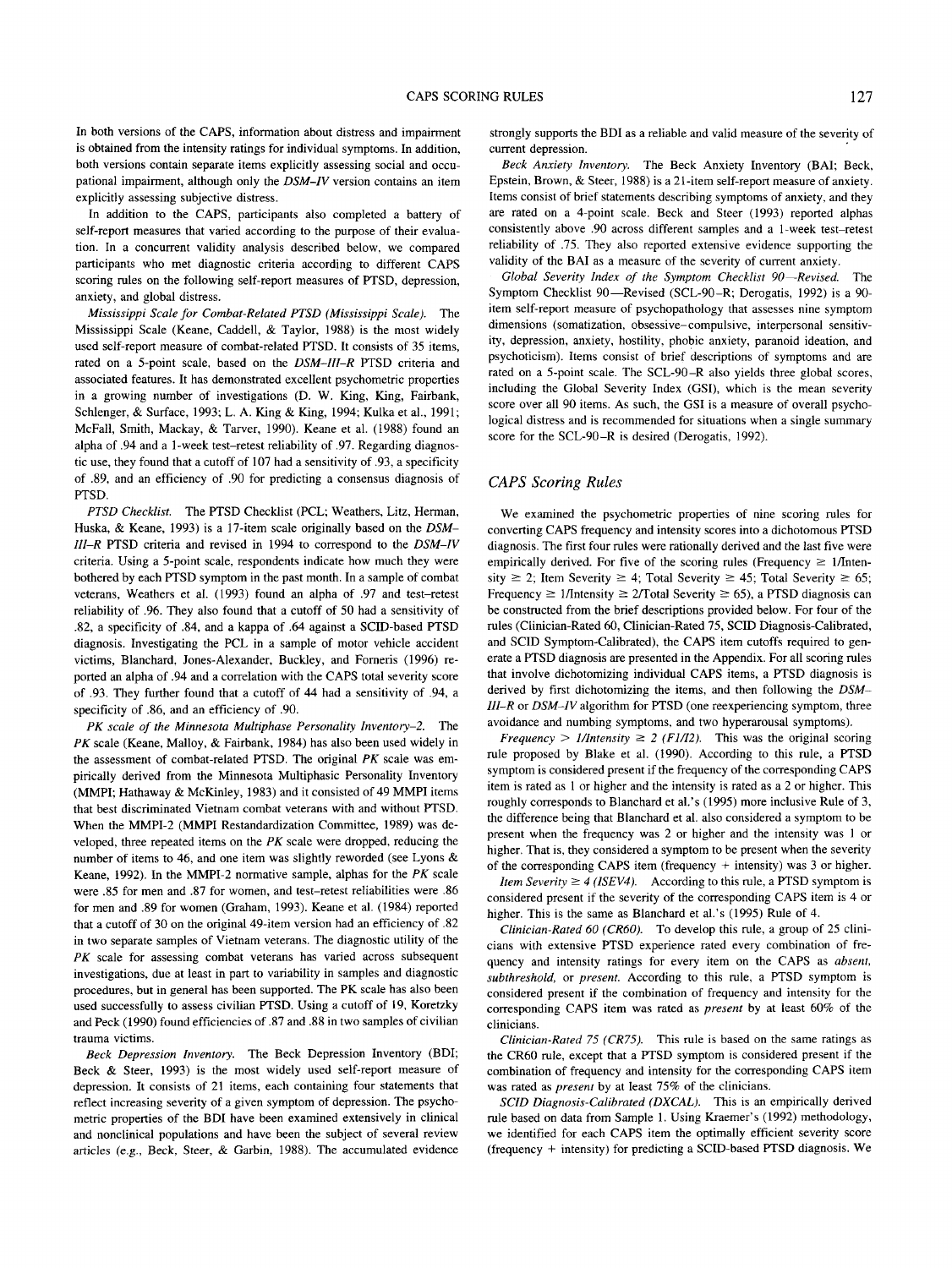then used these optimally efficient severity scores as cutoffs for dichotomizing CAPS items. According to this rule, a PTSD symptom is considered present if the severity score for the corresponding CAPS item is greater than or equal to the empirically derived cutoff for that item.

*SCID Symptom-Calibrated (SXCAL).* This rule is similar to the DXCAL rule, except that for each CAPS item we identified the optimally efficient severity score for predicting the presence or absence of the corresponding SCID PTSD symptom. Thus, what distinguishes these two rules is that for the DXCAL we used the SCID-based PTSD diagnosis as the criterion for determining the optimal CAPS item cutoffs, whereas for the SXCAL we used the corresponding SCID PTSD item as the criterion.

*Total Severity*  $\geq$  45 *(TSEV45).* This is an empirically derived rule based on the total CAPS severity score (frequency + intensity summed across all 17 PTSD symptoms). Orr (1997) identified a total CAPS severity score of 45 as having the greatest concordance with physiological reactivity to script-driven imagery in adult female survivors of childhood sexual abuse.

*Total Severity*  $\geq 65$  *(TSEV65).* This is similar to the TSEV45 rule. Weathers et al. (1998) found a total severity score of 65 or higher to be the optimally efficient cutoff for predicting a PTSD diagnosis based on the sci<sub>D</sub>.

*Frequency*  $\geq$  *l/Intensity*  $\geq$  2/*Total Severity*  $\geq$  65 *(F1/I2/TSEV65).* This rule combines the Fl1l2 and TSEV65 rules. It is intended to ensure both a significant overall level of PTSD symptom severity and a distribution of symptoms corresponding to DSM-1V diagnostic criteria.

#### Results

For our initial analysis we calculated kappa coefficients comparing PTSD diagnoses based on *DSM-III-R* versus *DSM-IV*  criteria. Kappas for all nine scoring rules were at or very near unity in both the combined research sample (.97-1.00) and the clinical sample (.95-1.00), indicating a perfect or nearly perfect correspondence between *DSM-III-R* and *DSM-IV* criteria. Because the two versions of the *DSM* yielded essentially identical results, we used only *DSM-IV* criteria for all other analyses.

Table 2 presents kappa coefficients indicating the reliability of the different scoring rules based on two independent administrations of the CAPS in Samples 1 and 2. Because the design of the reliability study involved different occasions and different raters (i.e., test-retest with alternate forms), these kappas are more precisely referred to as coefficients of stability and rater equivalence (see Crocker & Algina, 1986). In Sample 1, the range of kappas was .72 for the DXCAL rule to .90 for the F1/I2/TSEV65 rule, indicating good to excellent reliability. In Sample 2, the kappas were somewhat more variable, ranging from .68 for the F1/I2 rule to 1.00 for the CR60, SXCAL, TSEV65, and F1/I2/TSEV65 rules. The kappas in Sample 2 corroborate those in Sample 1, and in several cases indicate stronger, even perfect, reliability. However, the Sample 1 kappas likely provide more stable estimates of reliability, in that the Sample 2 kappas may have been influenced by the case-control sampling scheme and the relatively small sample size. Kappa coefficients for individual CAPS items for the scoring rules involving individual items are available on request from Frank W. Weathers.

Table 3 presents data on the diagnostic utility of the nine scoring rules for predicting a PTSD diagnosis based on the SCID. These data are from Sample 1, in which all participants were administered the SCID PTSD module as well as at least one CAPS. The key comparisons among the rules pertain to the three kappa coefficients shown in Table 3. According to Kraemer (1992), the main

#### Table 2

*Kappa Coefficients Indicating the Reliability (Stability and Rater Equivalence) of Posttraumatic Stress Disorder (PTSD) Diagnoses Derived From Nine Clinician Administered PTSD Scale (CAPS) Scoring Rules* 

|                                          | Sample     |            |  |
|------------------------------------------|------------|------------|--|
| Scoring rule                             | $(n = 60)$ | $(n = 24)$ |  |
| Rationally derived rules                 |            |            |  |
| Frequency $\geq 1$ /Intensity $\geq 2^a$ | .81        | .68        |  |
| Item Severity $\geq 4$                   | .82        | .88        |  |
| Clinician-Rated 60                       | .80        | 1.00       |  |
| Clinician-Rated 75                       | .76        | .83        |  |
| Empirically derived rules                |            |            |  |
| <b>SCID Diagnosis-Calibrated</b>         | .72        | .78        |  |
| SCID Symptom-Calibrated <sup>a</sup>     | .89        | 1.00       |  |
| Total severity $\geq 45$                 | .85        | .78        |  |
| Total severity $\geq 65^{\circ}$         | .86        | 1.00       |  |
| Frequency $\geq$ 1/Intensity $\geq$ 2/   |            |            |  |
| Total severity $\geq 65$                 | .90        | 1.00       |  |

*Note.* Kappas are based on two administrations of the CAPS by independent raters.  $SCID = Structured Clinical Interview for  $DSM-III-R$ .$ a Data in row were presented in Weathers et al. (1998).

reason for focusing on these kappa coefficients, which she refers to as quality indices, is that commonly reported measures of diagnostic utility, such as sensitivity, specificity, efficiency, and positive and negative predictive value, are uncalibrated measures of test performance that do not take into account chance agreement between test and diagnosis. The three quality indices, on the other hand, are calibrated such that a kappa of .00 indicates chance agreement between the test and the diagnosis, and a kappa of 1.00 indicates perfect agreement.

According to Kraemer (1992),  $\kappa(1)$ , representing the quality of sensitivity, ranges from .00, when sensitivity equals the level of the test (i.e., the proportion of test positives), to 1.00 when sensitivity is perfect. Representing the quality of specificity,  $\kappa(0)$ , ranges from .00, when specificity equals the complement of the level of the test (i.e.,  $1 -$  level of the test), to 1.00, when specificity is perfect. The third quality index,  $\kappa(.5)$ , which is the same as Cohen's kappa, represents the quality of efficiency. **It** is the most familiar of the three kappas, and typically is the only index of test quality presented in diagnostic utility analyses. A weighted average of  $\kappa(1)$  and  $\kappa(0)$ ,  $\kappa(.5)$  ranges from .00, when efficiency equals chance agreement between test and diagnosis, to 1.00 when efficiency is perfect. Kraemer (1992) further demonstrated that the quality of positive predictive value equals the quality of specificity, and the quality of negative predictive value equals the quality of sensitivity.

As shown in Table 3, the highest values of  $\kappa$ (.5) were obtained for the SXCAL, DXCAL, and F1/I2/TSEV65 rules, indicating that these were the optimally efficient rules and therefore the most valuable for differential diagnosis. The highest values of  $\kappa(1)$  were obtained for the TSEV45, SXCAL, and DXCAL rules, indicating that these were the optimally sensitive rules and therefore most valuable for screening. The highest values of  $\kappa(0)$  were obtained for the CR75, F1/I2/TSEV65, and CR60 rules, indicating that these were the optimally specific rules and therefore most valuable for confirming a diagnosis.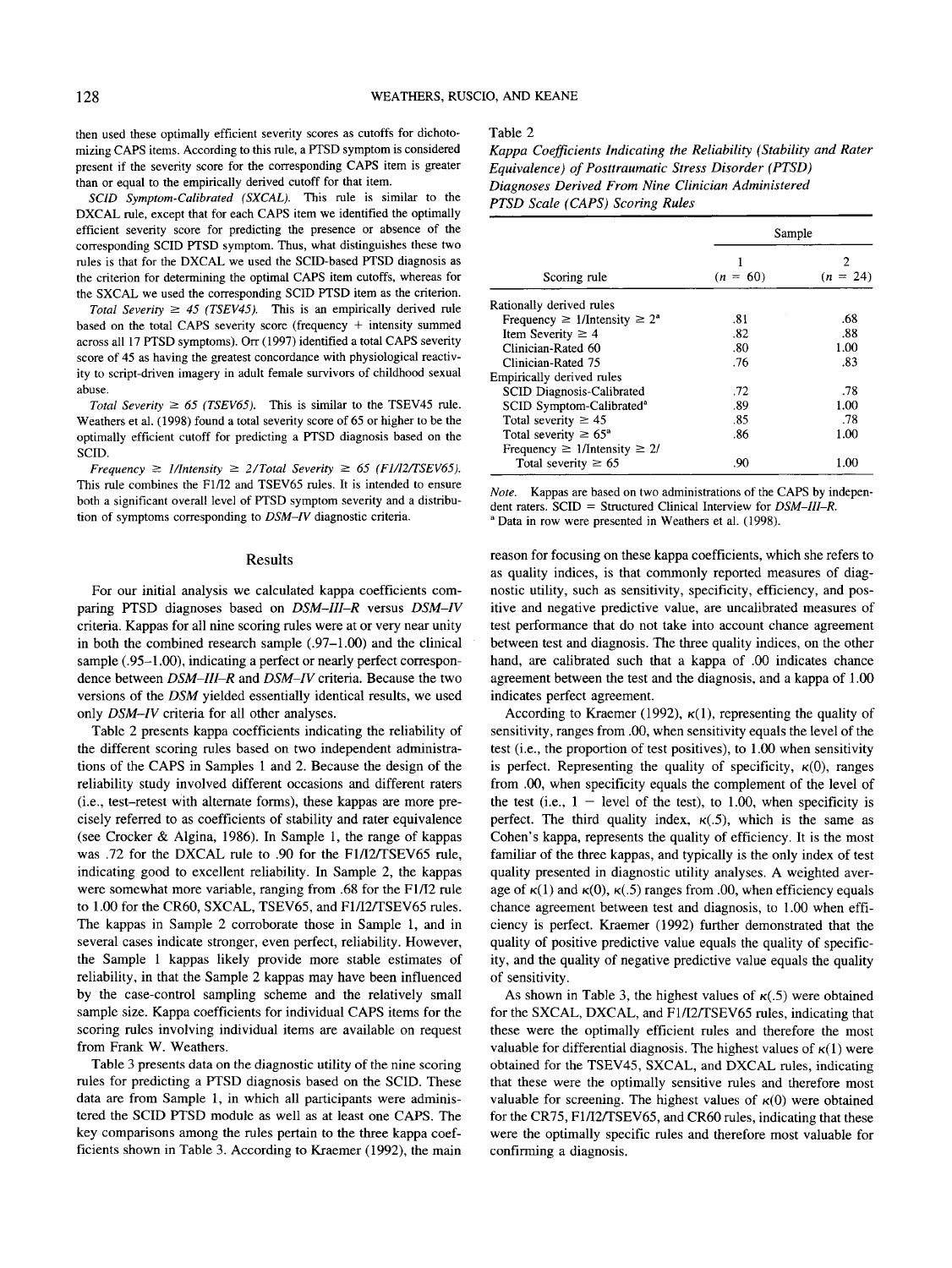| рақпозис өншү орттас сиписат-латтики ғозитияттік әнезз різонист (1 13р) әсин эсонтұ кинез vеrsus и<br>Structured Clinical Interview for DSM-III-R (SCID)-Based PTSD Diagnosis ( $N = 123$ , Base Rate = 54%) |                  |             |             |            |            |            |             |              |             |
|--------------------------------------------------------------------------------------------------------------------------------------------------------------------------------------------------------------|------------------|-------------|-------------|------------|------------|------------|-------------|--------------|-------------|
| Scoring rule                                                                                                                                                                                                 | Level<br>of test | Sensitivity | Specificity | <b>PPV</b> | <b>NPV</b> | Efficiency | $\kappa(0)$ | $\kappa(.5)$ | $\kappa(1)$ |
| Rationally derived rules                                                                                                                                                                                     |                  |             |             |            |            |            |             |              |             |
| Frequency $\geq$ 1/Intensity $\geq 2^a$                                                                                                                                                                      | .63              | .91         | .71         | .79        | .87        | .82        | .54         | .63          | .76         |
| Item Severity $\geq 4$                                                                                                                                                                                       | .61              | .90         | .73         | .80        | .85        | .82        | .56         | .64          | .73         |
| Clinician-Rated 60                                                                                                                                                                                           | .43              | .73         | .93         | .92        | .74        | .82        | .83         | -65          | .53         |
| Clinician-Rated 75                                                                                                                                                                                           | .39              | .70         | .98         | .98        | .73        | .83        | .95         | .67          | .51         |
| Empirically derived rules                                                                                                                                                                                    |                  |             |             |            |            |            |             |              |             |
| <b>SCID</b> Diagnosis-Calibrated                                                                                                                                                                             | .58              | .91         | .82         | .86        | .88        | .87        | .69         | .74          | .79         |
| SCID Symptom-Calibrated <sup>a</sup>                                                                                                                                                                         | .57              | .91         | .84         | .87        | .89        | .88        | .72         | .75          | .79         |
| Total severity $\geq 45$                                                                                                                                                                                     | .63              | .93         | .71         | .79        | .89        | .83        | .55         | .65          | .80         |
| Total severity $\geq 65^{\circ}$                                                                                                                                                                             | .49              | .82         | .91         | .92        | .81        | .86        | .82         | .72          | .65         |
| Frequency $\geq$ 1/Intensity $\geq$ 2/                                                                                                                                                                       |                  |             |             |            |            |            |             |              |             |
| Total severity $\geq 65$                                                                                                                                                                                     | .48              | .82         | .93         | .93        | .81        | .87        | .85         | .74          | .66         |

|  | Diagnostic Utility of Nine Clinician-Administered Posttraumatic Stress Disorder (PTSD) Scale Scoring Rules Versus a |  |  |
|--|---------------------------------------------------------------------------------------------------------------------|--|--|
|  | Structured Clinical Interview for DSM-III-R (SCID)-Based PTSD Diagnosis ( $N = 123$ , Base Rate = 54%)              |  |  |

*Note.* Data are from Sample 1. Level of test = proportion of test positives; PPV = positive predictive value; NPV = negative predictive value;  $\kappa(0)$  = kappa coefficient representing quality of specificity;  $\kappa(0.5) =$  kappa coefficient representing quality of efficiency;  $\kappa(1) =$  kappa coefficient representing quality of sensitivity.

<sup>a</sup> Data in row were presented in Weathers et al. (1998).

Table 4 presents the prevalence estimates of PTSD based on the nine scoring rules. As expected, the rules yielded a wide range of prevalence estimates in both the research (26-49%) and clinical (47-82%) samples. Although the rank order of the rules varied somewhat across the research and clinical samples, the F1/I2, ISEV4, and TSEV45 rules were the most lenient (yielding the highest prevalence estimates), and the F1/I2/TSEV65, CR60, and CR75 were the most stringent (yielding the lowest prevalence estimates). The DXCAL, SXCAL, and TSEV65 rules were intermediate to the others.

Finally, following Blanchard et al. (1995), we examined the impact of adopting increasingly stringent CAPS scoring rules. We created three groups of participants; (a) those who met diagnostic

## Table 4

Table 3

*Prevalence Estimates of Posttraumatic Stress Disorder (PTSD) in Research and Clinical Samples as a Function of Clinician-Administered PTSD Scale Scoring Rule* 

|                                         | Sample                                        |                                      |  |  |
|-----------------------------------------|-----------------------------------------------|--------------------------------------|--|--|
| Scoring rule                            | Combined research <sup>a</sup><br>$(n = 243)$ | Clinical <sup>b</sup><br>$(n = 571)$ |  |  |
| Rationally derived rules                |                                               |                                      |  |  |
| Frequency $\geq$ 1/Intensity $\geq$ 2   | 47.7                                          | 81.6                                 |  |  |
| Item severity $\geq 4$                  | 45.3                                          | 78.1                                 |  |  |
| Clinician-Rated 60                      | 31.3                                          | 58.5                                 |  |  |
| Clinician-Rated 75                      | 25.9                                          | 47.3                                 |  |  |
| Empirically derived rules               |                                               |                                      |  |  |
| <b>SCID Diagnosis-Calibrated</b>        | 43.2                                          | 73.4                                 |  |  |
| <b>SCID Symptom-Calibrated</b>          | 41.6                                          | 69.7                                 |  |  |
| Total severity $\geq 45$                | 48.6                                          | 76.9                                 |  |  |
| Total severity $\geq 65$                | 34.2                                          | 59.7                                 |  |  |
| Frequency $\geq 1$ /Intensity $\geq 2/$ |                                               |                                      |  |  |
| Total severity $\geq 65$                | 33.7                                          | 58.7                                 |  |  |

*Note.* Values represent the percentage of the sample assigned a diagnosis of PTSD under each scoring rule.

<sup>a</sup> Comprises Samples 1, 3, and 4. <sup>b</sup> Sample 5.

criteria for PTSD according to the CR75 rule, the most stringent rule we evaluated; (b) those who met criteria according to the TSEV65 rule, a moderate rule, but did not meet criteria according to the CR75 rule; and (c) those who met criteria according to the F1/I2 rule, a lenient rule, but did not meet criteria according to the two more stringent rules. As shown in Table 5, we compared these three groups on the Mississippi Scale, the PCL, the PK scale, the BDl, the BAI, and the OSI of the SCL-90-R. The PCL and the BAI were not included for the clinical sample as there were too few veterans who completed these measures as part of their clinical assessment. Also, the number of participants with complete data varied by instrument, as noted in Table 5.

Although this analysis included measures of anxiety, depression, and global distress, it was not intended as an investigation of the convergent and discriminant validity of the CAPS, an issue we have examined thoroughly elsewhere (see Weathers et aI., 1998). Rather, like Blanchard et al. (1995), we simply sought to demonstrate that increasingly stringent CAPS scoring rules identify individuals with more severe PTSD and associated distress and impairment. It appears that the various CAPS scoring rules, ordered from most lenient to most stringent, reflect a dimension of PTSD severity, such that subgroups identified by different rules vary quantitatively rather than qualitatively with respect to their level of psychopathology.

As shown in Table 5, the three subgroups were rank ordered in the expected pattem on all of the measures in both the research and clinical samples. The CR75 group had significantly higher scores on all measures relative to the F1/I2 group. The TSEV65 group was intermediate to the other two groups, with significantly higher scores relative to the F1/I2 group in all but one instance, and lower, and sometimes significantly lower, scores relative to the CR75 group.

Although the pattern of results was as predicted, the effect sizes for some of the measures were modest. This was particularly the case for the clinical sample, most likely due to the restricted range of scores in these treatment-seeking veterans. Interestingly, the largest effect sizes were for the Mississippi Scale in the clinical

 $\kappa(1)$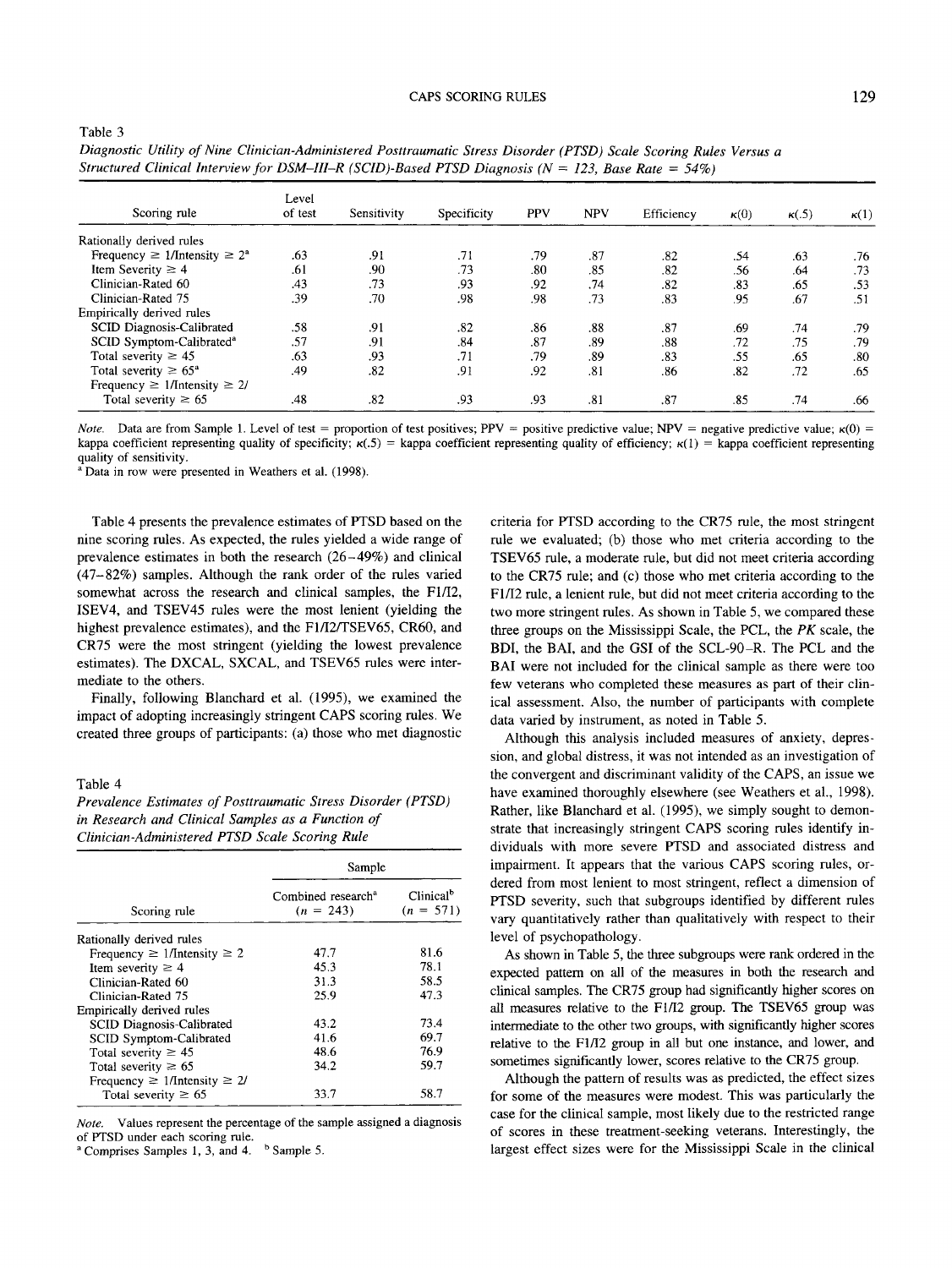|                   | Scoring rule     |                          |                           |                  |  |  |
|-------------------|------------------|--------------------------|---------------------------|------------------|--|--|
| Sample and scale  | F1/I2            | TSEV <sub>65</sub>       | <b>CR75</b>               | eta <sup>2</sup> |  |  |
| Clinical          |                  |                          |                           |                  |  |  |
| Mississippi Scale | $110.53(87)^{a}$ | $123.20(90)^{b}$         | 129.44 (228) <sup>e</sup> | .159             |  |  |
| MMPI-2 PK         | $80.99(70)^a$    | $88.95(81)$ <sup>b</sup> | $92.06(209)^{b}$          | .085             |  |  |
| <b>BDI</b>        | $22.31(81)^a$    | $26.85(86)^b$            | 30.95 $(211)^c$           | .096             |  |  |
| SCL-90-R GSI      | $1.58(74)^a$     | $1.78(78)^a$             | $2.15(207)^{b}$           | .086             |  |  |
| Combined research |                  |                          |                           |                  |  |  |
| Mississippi Scale | $98.74(27)^{a}$  | $110.31(16)^{b}$         | $114.33(51)^b$            | .235             |  |  |
| PCL.              | 47.91 $(33)^a$   | $60.20(20)^{b}$          | $67.98(62)^c$             | .407             |  |  |
| MMPI-2 PK         | $71.52(33)^{a}$  | $83.10(21)^{b}$          | $90.13(63)^{b}$           | .238             |  |  |
| <b>BDI</b>        | $18.97(32)^{a}$  | $26.71(21)$ <sup>b</sup> | $30.08(60)^{b}$           | .182             |  |  |
| BAI               | $14.64(33)^a$    | $24.20(20)^{b}$          | $29.00(59)^{b}$           | .235             |  |  |
| SCL-90-R GSI      | $1.00(24)^a$     | $1.83(15)^{b}$           | $2.15(56)^{b}$            | .335             |  |  |

| Table 5                                                           |
|-------------------------------------------------------------------|
| Concurrent Validity of Three Clinician-Administered Posttraumatic |
| <b>Stress Disorder Scale Scoring Rules</b>                        |

*Note.* Values represent means, with number of available cases in parentheses. Values whose superscripts differ are significantly different from one another at the .05 level. F1/I2 = Frequency  $\geq$  1/Intensity  $\geq$  2; TSEV65 = Total Severity  $\geq 65$ ; CR75 = Clinician-Rated 75; BDI = Beck Depression Inventory; MMPI-2 *PK* = Minnesota Multiphasic Personality Inventory-2 PK Scale *T* score; MMPI-2 *ANX* = MMPI-2 *Anxiety* Content Scale *T* score; SCL-90-R GSI = SCL-90-R Global Severity Index raw score; PCL = Posttraumatic Stress Disorder Checklist; BAI = Beck Anxiety Inventory.

sample and the PCL in the research sample. This could be seen as evidence of convergent validity, suggesting that there may be some specificity of the relationship between increasingly stringent scoring rules on the CAPS and severity of PTSD, as opposed to severity of depression, anxiety, or global distress. On the other hand, in the research sample the effect sizes for the BAI and GSI met or exceeded that of the Mississippi Scale. Further, the strong effect size found for the PCL could be due in part to the fact that the PCL, like the CAPS, contains items that precisely correspond to the *DSM-IV* criteria for PTSD.

#### Discussion

In this article, we described nine scoring rules for converting CAPS frequency and intensity scores into dichotomous PTSD diagnoses and compared these rules in terms of their reliability, diagnostic utility, and estimated prevalence of PTSD. We also examined the impact of adopting increasingly stringent rules on other indicators of PTSD and psychopathology. Finally, we examined the impact of using *DSM-III-R* versus *DSM-IV* diagnostic criteria for PTSD.

All nine rules demonstrated good to excellent reliability across two independent administrations of the CAPS. Diagnostic utility analyses revealed some variability among the rules in their quality of efficiency, although most were in the adequate to very good range. Greater variability among the rules was observed in their quality of sensitivity and specificity, indicating that some rules are more suitable for screening, and others are more suitable for confirming a diagnosis. As expected, we found that the nine rules yielded a wide range of prevalence estimates across both research and clinical samples, and thus could be characterized as ranging from relatively lenient (yielding high prevalence estimates) to relatively stringent (yielding low prevalence estimates). We also found that the choice of a CAPS scoring rule had important implications for the clinical status of those identified as PTSD positive: Participants who met diagnostic criteria for PTSD according to a stringent scoring rule had significantly higher scores on self-report measures of PTSD, depression, anxiety, and global distress relative to those who met criteria according a lenient rule.

These findings mirror those of Blanchard et al. (1995), who obtained PTSD prevalence estimates ranging from 27% to 44% for three CAPS scoring rules in a sample of motor vehicle accident victims. Blanchard et al. also found greater subjective distress and functional impairment in participants who met PTSD according to the most stringent scoring rule. Although the rules they evaluated differ somewhat from those used in the present study, both studies illustrate the substantial impact that using different CAPS scoring rules has on PTSD prevalence and severity of psychopathology in those identified as PTSD positive.

Finally, we found that the *DSM-III-R* and *DSM-IV* diagnostic criteria for PTSD yielded nearly identical results. This is not surprising, given that the *DSM-IV* revisions of the PTSD criteria were relatively minor, but this is one of the first studies to examine this issue empirically. A practical implication of this finding is that PTSD assessments conducted with the original version of the CAPS (based on *DSM-III-R* criteria) could be rescored according to *DSM-IV* criteria, with negligible impact on diagnostic status among those assessed.

These findings highlight the potential complexity and ambiguity involved in developing, evaluating, and selecting scoring rules for converting continuous severity scores into a dichotomous diagnosis. Any dimensional interview can be scored a number of different ways, and different scoring rules can yield markedly different outcomes. Dimensional interviews provide more options, but add a layer of complexity to the assessment process. We believe it is incumbent on test developers to propose and empirically evaluate different scoring rules for dimensional instruments and to develop empirically based recommendations for test users. In tum, it is incumbent on test users to select the most appropriate scoring rule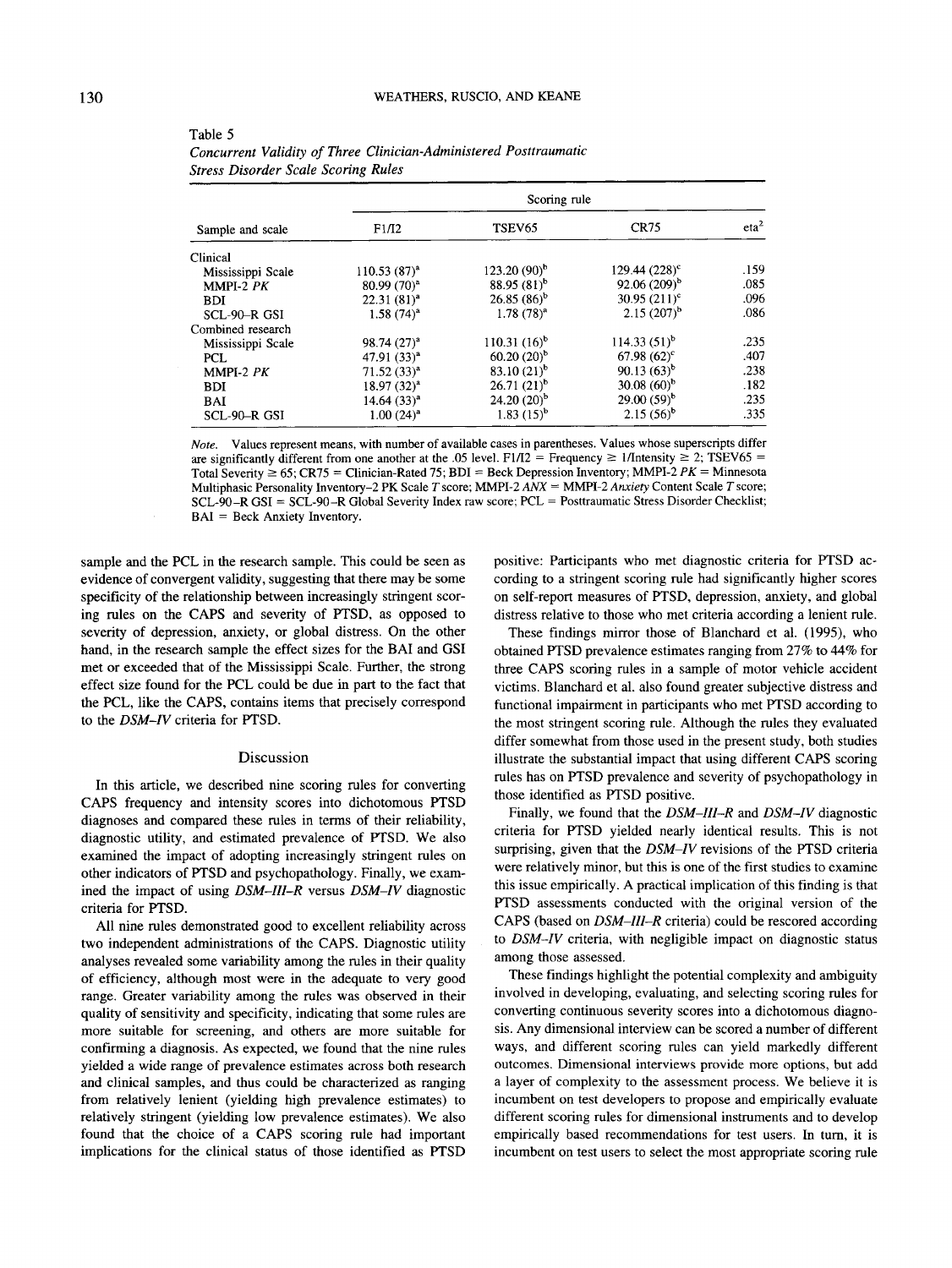for a given assessment task and to explicitly identify and defend their choice. For example, it is insufficient for an investigator to report only that PTSD diagnoses were made on the basis of the CAPS, although such limited descriptions are common in the literature. A complete operational definition would include the qualifications and training of the interviewers, the circumstances under which the interview was administered, the version of the CAPS that was used, the scoring rule that was applied to obtain a diagnosis, and a justification linking the choice of scoring rule to the purpose of the assessment.

Regarding the best scoring rules for the CAPS, it is premature to make firm recommendations without cross-validation in other trauma populations and settings. At this point, whenever feasible, the best strategy may be to use several different scoring rules and evaluate the impact of the various rules on the outcome of a study. However, when such a strategy is not feasible, some general guidelines may be followed. For screening (i.e., when false negatives are to be avoided), a lenient rule such as the F1/I2 rule would be appropriate. For confirming a diagnosis or creating a homogeneous group of individuals with unequivocal PTSD (i.e., when false positives are to be avoided), a stringent rule such as FllI2/SEV65 or CR60 would be appropriate. For differential diagnosis, when false positives and false negatives are equally undesirable, a moderate rule such as SXCAL would be a reasonable choice.

One limitation of this study is that it includes only male Vietnam theater veterans, most of whom were seeking some type of services from the Boston Veterans Affairs Medical Center. A second limitation is that the diagnostic utility analyses were conducted using a SCID-based PTSD diagnosis as the gold standard. According to Kraemer (1992), in the evaluation of the quality of a test, the performance of the test is limited by the reliability of the gold standard. Thus, a good test may appear to be of poor quality simply because the gold standard is unreliable. She argues that the kappa indicating the reliability of the gold standard is an essential benchmark for evaluating the quality of a test. Tests with quality indexes that approach or exceed the kappa for the current gold standard may be good candidates to supplant it as the new criterion.

The SCID PTSD module has been used as a criterion measure in psychometric studies of other PTSD instruments, but it has not been subjected to a rigorous psychometric evaluation itself. There is some evidence to suggest that the SCID PTSD module may be less reliable than the CAPS and some of the other dimensional PTSD interviews. For example, Keane et al. (1998) found a kappa of .68 when the SCID PTSD module was administered twice by independent clinicians. This value is substantially lower than the most reliable CAPS rules reported in this study, and lower than even the least reliable CAPS rules. Further, this value is lower than the kappa indicating the quality of efficiency for four of the nine scoring rules evaluated in this study. In sum, the CAPS may be more reliable than the SCID PTSD module and may be more predictive of the SCID than the SCID is of itself. Future studies could test these hypotheses directly by evaluating the reliability of the SCID PTSD module, the reliability of the CAPS, and the diagnostic use of the CAPS against the SCID in the same sample.

In conclusion, this article illustrates the impact of adopting different scoring rules for the CAPS and the importance of specifying and justifying a particular rule for a given PTSD assessment task. More studies are needed to determine the generalizability of our findings across other trauma populations and other settings. The issues and methods we have described are broadly applicable to any structured interview, for PTSD or any other disorder, that uses dimensional rather than categorical rating scales to evaluate symptom severity.

#### References

- American Psychiatric Association. (1987). *Diagnostic and statistical manual of mental disorders* (3rd ed., rev.). Washington, DC: Author.
- Beck, A. T., Epstein, N., Brown, G., & Steer, R. A. (1988). An inventory for measuring clinical anxiety: Psychometric properties. *Journal of Consulting and Clinical Psychology,* 56, 893-897.
- Beck, A. T., & Steer, R. A. (1993). *Beck Depression Inventory manual.* San Antonio, TX: The Psychological Corporation.
- Beck, A. T., Steer, R. A., & Garbin, M. (1988). Psychometric properties of the Beck Depression Inventory: Twenty-five years of evaluation. *Clinical Psychology Review,* 8, 77-100.
- Blake, D. D., Weathers, F. W., Nagy, L. M., Kaloupek, D. G., Gusman, F. D., Charney, D. S., & Keane, T. M. (1995). The development of a clinician-administered PTSD scale. *Journal of Traumatic Stress, 8,*  75-90.
- Blake, D. D., Weathers, F. W., Nagy, L. M., Kaloupek, D. G., Klauminzer, G., Charney, D. S., & Keane, T. M. (1990). A clinician rating scale for assessing current and lifetime PTSD: The CAPS-I. *Behavior Therapist,* 13, 187-188.
- Blanchard, E. B., Hickling, E. J., Taylor, A. E., Forneris, C. A., Loos, W., & Jaccard, J. (1995). Effects of varying scoring rules of the Clinician-Administered PTSD Scale (CAPS) for the diagnosis of post-traumatic stress disorder in motor vehicle accident victims. *Behavior Research and Therapy,* 33, 471-475.
- Blanchard, E. B., Jones-Alexander, J., Buckley, T. c., & Forneris, C. A. (1996). Psychometric properties of the PTSD Checklist (PCL). *Behaviour Research and Therapy,* 34, 669-673.
- Blashfield, R. K. (1984). *The classification of psychopathology: Neo-Kraepelinian and quantitative approaches.* New York: Plenum.
- Crocker, L., & Algina, J. (1986). *Introduction to classical and modern test theory.* New York: Holt, Rinehart & Winston.
- Davidson, J. R. T., Smith, R. D., & Kudler, H. S. (1989). Validity and reliability of the *DSM-III* criteria for posttraumatic stress disorder: Experience with a structured interview. Journal of Nervous and Mental *Disease, 177, 336-341.*
- Derogatis, L. R. (1992). *SCL-90-R: Administration, scoring* & *procedures manual-II (2nd ed.).* Towson, MD: Clinical Psychometric Research.
- First, M. B., Spitzer, R. L., Gibbon, M., & Williams, J. B. W. (1997). *Structured Clinical Interview for DSM-IV Axis 1 Disorders-Clinician Version (SCID-CV).* Washington, DC: American Psychiatric Press.
- Foa, E. B., Riggs, D. S., Dancu, C. V., & Rothbaum, B. O. (1993). Reliability and validity of a brief instrument for assessing post-traumatic stress disorder. *Journal of Traumatic Stress,* 6, 459-473.
- Graham, J. R. (1993). *MMPl-2: Assessing personality and psychopathology (2nd ed.).* New York: Oxford University Press.
- Hathaway, S. R., & McKinley, J. C. (1983). *The Minnesota Multiphasic Personality Inventory manual.* New York: Psychological Corporation.
- Herman, D. S., Weathers, F. W., Litz, B. T., & Keane, T. M. (1996). The PK scale of the MMPI-2: Reliability and validity of the embedded and stand-alone versions. *Assessment,* 3, 437-442.
- Keane, T. M., Caddell, J. M., & Taylor, K. L. (1988). Mississippi Scale for combat-related posttraumatic stress disorder: Three studies in reliability and validity. *Journal of Consulting and Clinical Psychology,* 56, 85-90.
- Keane, T. M., Kolb, L. C, Kaloupek, D. G., Orr, S. P., Blanchard, E. B., Thomas, R. G., Hsieh, F. Y., & Lavori, P. W. (1998). Utility of psychophysiological measurement in the diagnosis of posttraumatic stress disorder: Results from a Department of Veterans Affairs cooper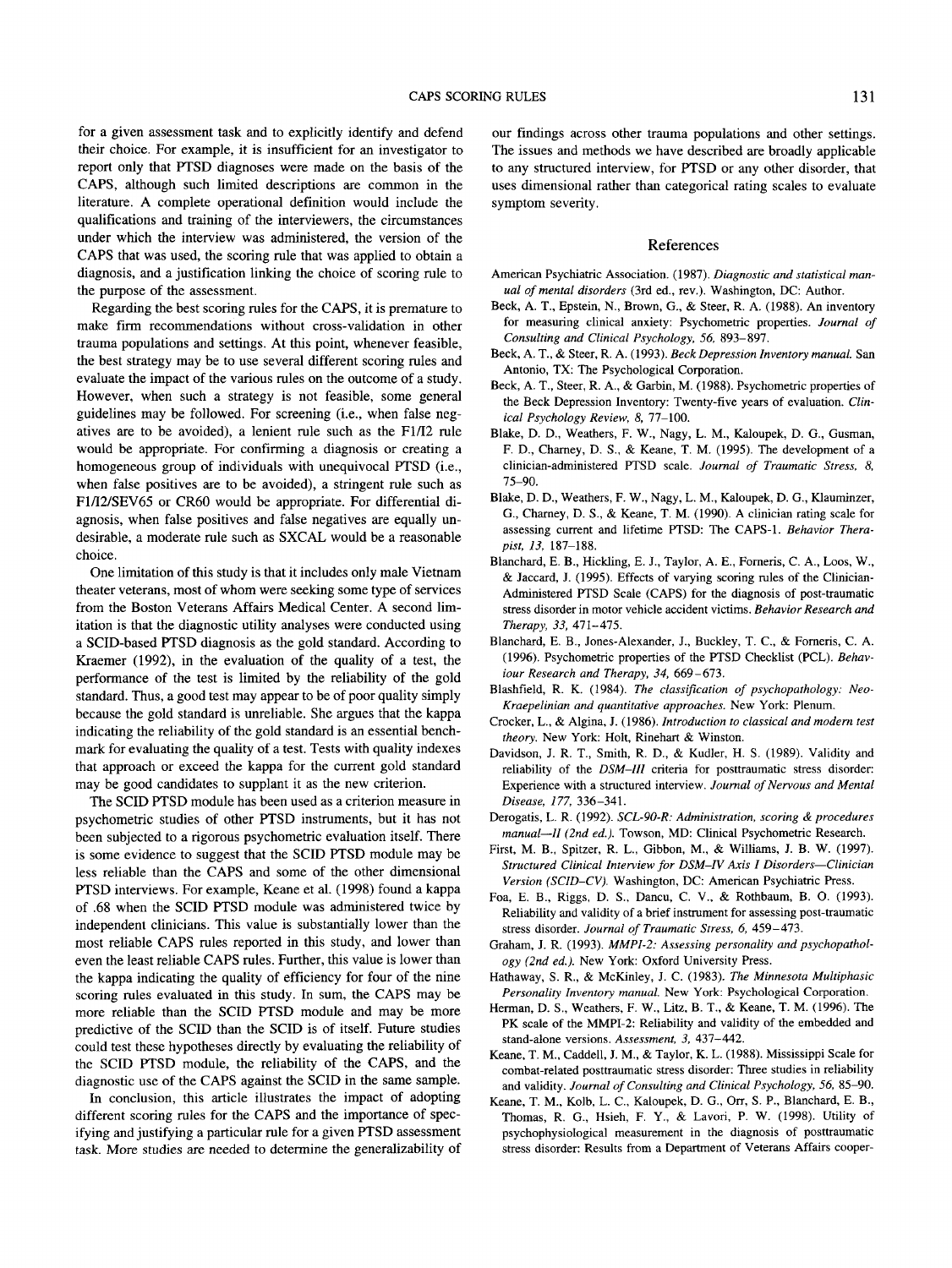ative study. *Journal of Consulting and Clinical Psychology,* 66, 914 923.

- Keane, T. M., Malloy, P. E, & Fairbank, J. A. (1984). Empirical development of an MMPI subscale for the assessment of combat-related posttraumatic stress disorder. *Journal of Consulting and Clinical Psychology,* 52, 888-891.
- King, D. W., King, L. A., Fairbank, J. A., Schlenger, W. E., & Surface, C. R. (1993). Enhancing the precision of the Mississippi Scale for Combat-Related Posttraumatic Stress Disorder: An application of item response theory. *Psychological Assessment,* 5, 457-471.
- King, D. W., Leskin, G. A., King, L. A., & Weathers, F. W. (1998). Confirmatory factor analysis of the Clinician-Administered PTSD Scale: Evidence for the dimensionality of posttraumatic stress disorder. *Psychological Assessment, 10, 90-96.*
- King, L. A., & King, D. W. (1994). Latent structure of the Mississippi Scale for Combat-Related Post-traumatic Stress Disorder: Exploratory and higher order confirmatory factor analyses. *Assessment,* 1, 275-291.
- Koretzky, M. B., & Peck, A. H. (1990). Validation and cross-validation of the PTSD Subscale of the MMPI with civilian trauma victims. *Journal of Clinical Psychology,* 46, 296-300.
- Kraemer, H. C. (1992). *Evaluating medical tests: Objective and quantitative guidelines.* Newbury Park, CA: Sage.
- Kulka, R. A., Schlenger, W. E., Fairbank, J. A., Hough, R. L., Jordan, B. K., Marmar, C. R, & Weiss, D. S. (1991). Assessment of posttraumatic stress disorder in the community; Prospects and pitfalls from recent studies of Vietnam veterans. *Psychological Assessment,* 3, 547-560.
- Litz, B. T., Schlenger, W. E., Weathers, F. W., Cadell, J. M., Fairbank, J. A., & LaVange, L. M. (1997). Predictors of emotional numbing in posttraumatic stress disorder. *Journal of Traumatic Stress, 10, 607-618*.
- Lorr, M. (1986). Classifying psychotics: Dimensional and categorical approaches. In T. Millon & G. L. Klerman (Eds.), *Contemporary directions* in *psychopathology: Toward the DSM-IV* (pp. 331-345). New York: Guilford Press.
- Lyons, J. A., & Keane, T. M. (1992). Keane PTSD scale: MMPI and MMPI-2 update. *Journal of Traumatic Stress,* 5, 1992.
- McFall, M. E., Smith, D. E., Mackay, P. W., & Tarver, D. J. (1990). Reliability and validity of Mississippi Scale for Combat-Related Posttraumatic Stress Disorder. *Psychological Assessment,* 2, 114-121.
- MMPI Restandardization Committee. (1989). *MMPI-2: Manual for administration and scoring.* Minneapolis; University of Minnesota Press.
- Orr, S. P. (1997). Psychophysiologic reactivity to trauma-related imagery in PTSD. In R. Yehuda & A. C. McFarlane (Eds.), *Annals of the New York Academy of Sciences, Vol.* 821: *Psychobiology of posttraumatic stress disorder* (pp. 114-124). New York: The New York Academy of Sciences.
- Orsillo, S., Weathers, F. W., Litz, B. T., Steinberg, H. R, Huska, J. A., & Keane, T. M. (1996). Current and lifetime psychiatric disorders among veterans with war-zone-related post-traumatic stress disorder. *Journal of Nervous and Mental Disease,* 184,307-313.
- Spitzer, R L., Williams, J. B. W., Gibbon, M., & First, M. B. (1990). *Structured Clinical Interview for DSM-III-R.* Washington, DC: American Psychiatric Press.
- Weathers, F. W., Blake, D. D., Krinsley, K. E., Haddad, W., Ruscio, A. M., Keane, T. M., & Huska, J. A. (1998). The reliability and validity of the Clinician-Administered PTSD Scale (CAPS). Manuscript submitted for publication.
- Weathers, F. W., Litz, B. T., Herman, D. S., Huska, J. A., & Keane, T. M. (1993, October). *The PTSD Checklist (PCL): Reliability, validity, and diagnostic utility.* Paper presented at the annual meeting of the International Society for Traumatic Stress Studies, San Antonio, TX.
- Weathers, F. W., Litz, B. T., Herman, D. S., Keane, T. M., Steinberg, H. R, Huska, J. A., & Kraemer, H. C. (1996). The utility of the SCL-90-R for the diagnosis of war-zane-related PTSD. *Journal of Traumatic Stress,* 9, 111-128.
- Widiger, T. A. (1997). Mental disorders as discrete clinical conditions; Dimensional versus categorical classification. In S. M. Turner & M. Hersen (Eds.), *Adult psychopathology and diagnosis* (3rd ed.; pp. 3-23). New York: Wiley.